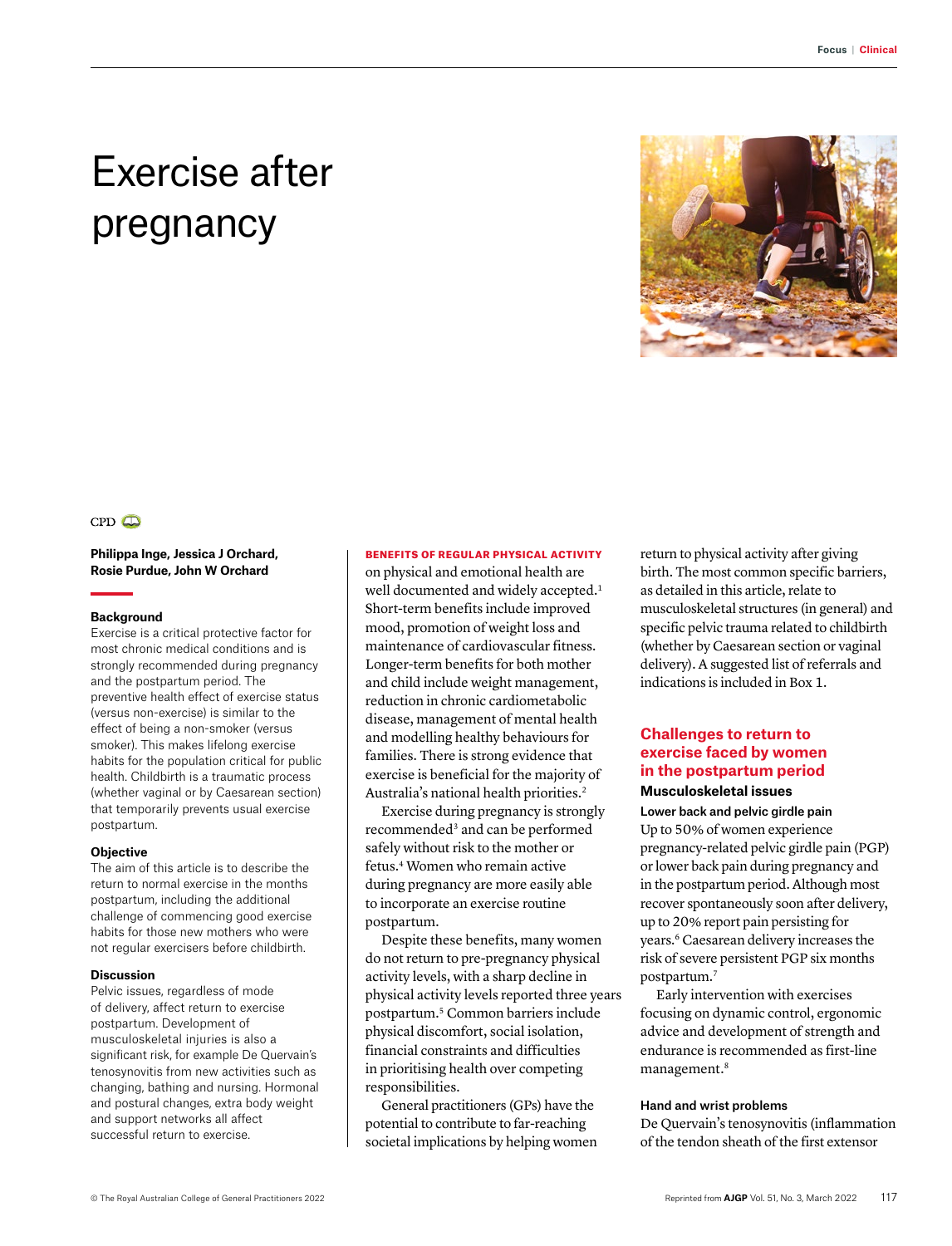**Focus** | **Clinical** Exercise after pregnancy

compartment of the wrist) is commonly seen in the postpartum period. This occurs as a consequence of new and repetitive movements (ie lifting, holding and nursing a newborn).<sup>9</sup> In other contexts, it is managed by reducing wrist and hand loading, but this can be very difficult for a new mother until a time when the child can walk independently. For this reason, it is best managed using a thumb immobilising splint. A corticosteroid injection is an option for reducing symptoms in severe cases; however, this can affect breastmilk supply so requires careful consideration.10 Not enough attention is given to prevention, which would be to regularly use the wrist for similar tasks pre-birth so that the upgrade in load from lifting is not as sudden.

## **Box 1. Suggested referrals and indications**

- Sport and Exercise Physician Exercise prescription and return to activity/ management of RED-S/diagnosis of musculoskeletal injuries
- Pelvic health physiotherapist Assessment, diagnosis, education, equipment prescription and exercise programs, including pelvic floor muscle training
- Musculoskeletal physiotherapist Management of musculoskeletal injuries
- Podiatrist Management of foot pain postpartum, footwear advice
- Dietitian Management of nutritional needs/assistance with weight loss/ management of RED-S
- Psychologist Behaviour change in the management of weight gain/RED-S/ management of postnatal depression
- Continence nurse Assistance with the management of faecal and bladder incontinence
- Lactation consultant Assistance and education if breastfeeding difficulties arise
- Exercise physiologist Individualised exercise prescription and safe return to the gym
- Urogynaecologist Management of a grade 3–4 pelvic organ prolapse
- Colorectal surgeon Management in the event of a third- or fourth-degree tear

*RED-S, relative energy deficiency in sport*

## Diastasis recti abdominis

The rectus abdominus is the most superficial of the four abdominal muscles and consists of two separate muscle bellies enclosed by a fascial layer, joining at the midline to crease the linea alba. Diastasis recti abdominis (DRA) occurs as a result of stretching of the linea alba during pregnancy, separating the muscle bellies of the rectus abdominus. This expansion is a natural adaptation during the later stages of pregnancy and childbirth, although many women experience longer-lasting dysfunction, with an incidence of 60% at six weeks and 32.6% at 12 months postpartum.11

Specialist referral and exercise prescription by a qualified women's health physiotherapist is recommended with a graduated return to abdominal strength, function and control. Patients with DRA need a cautious and gradual approach to reloading and often have challenges with abdominal-dominant exercise programs in the early postpartum period. There has been some controversy surrounding surgical repair of DRA after pregnancy. In 2016 it was removed from the Medicare Benefits Schedule (MBS) because of concerns that funding was being used for cosmetic purposes; however, it is expected to return to the MBS in 2022. Surgery is not the first line of treatment for DRA postpartum12 but may be considered in cases where DRA limits function and decreases quality of life.

#### **Pelvic floor and related issues**

Physiological changes to a woman's body during pregnancy and the consequential strain on her pelvic floor begins long before the onset of labour. Risk factors for pelvic floor injury include multiparity and vaginal delivery; however, pregnancy alone is a risk factor for pelvic floor dysfunction.<sup>13</sup>

After childbirth, approximately one in three women experiences urinary incontinence, and up to one in 10 has faecal incontinence. Up to half of all women who have had a baby will have some degree of pelvic organ prolapse.<sup>14</sup> Incontinence and prolapse can decrease quality of life, are risk factors for anxiety and depression and are significant barriers for returning to exercise after giving birth.15

In the postnatal period, women can benefit from individualised assessment and guided pelvic floor rehabilitation for prevention and management of urinary incontinence and pelvic organ prolapse, and improved sexual function.16 Consequently, educating women in the postnatal period about optimal health choices, including correct pelvic floor muscle training as part of safe return-toexercise guidance, is a priority for primary care (Box 2).

# **Weight management and relative energy deficiency in sport**  Weight gain

On average, weight retention one year postpartum ranges from 0.5 kg to 4 kg. $17$ Excessive weight retention postpartum is associated with increased long-term risk of obesity, type 2 diabetes and cardiovascular disease.18

# **Box 2. Pelvic floor functions and symptoms that may warrant referral**

## **Five functions of the pelvic floor**

- Maintain urinary and faecal continence
- Support pelvic organs (bladder, bowel and uterus)
- Provide support during pregnancy and aid vaginal childbirth
- Assist in sexual function
- Work as part of the 'core' muscle group to maintain stability and generate intraabdominal pressure.

## **Pelvic floor signs and symptoms that may warrant a referral**

- Accidental leakage of urine with a cough, sneeze, laugh, lifting, exercise
- Inability to hold onto urine on the way to the toilet
- Sudden urgency to urinate or defecate
- Inability to hold onto wind
- Painful intercourse
- Needing to strain on the toilet, with or without pain
- Feeling of heaviness or dragging in the vagina
- Not recognising the urge to urinate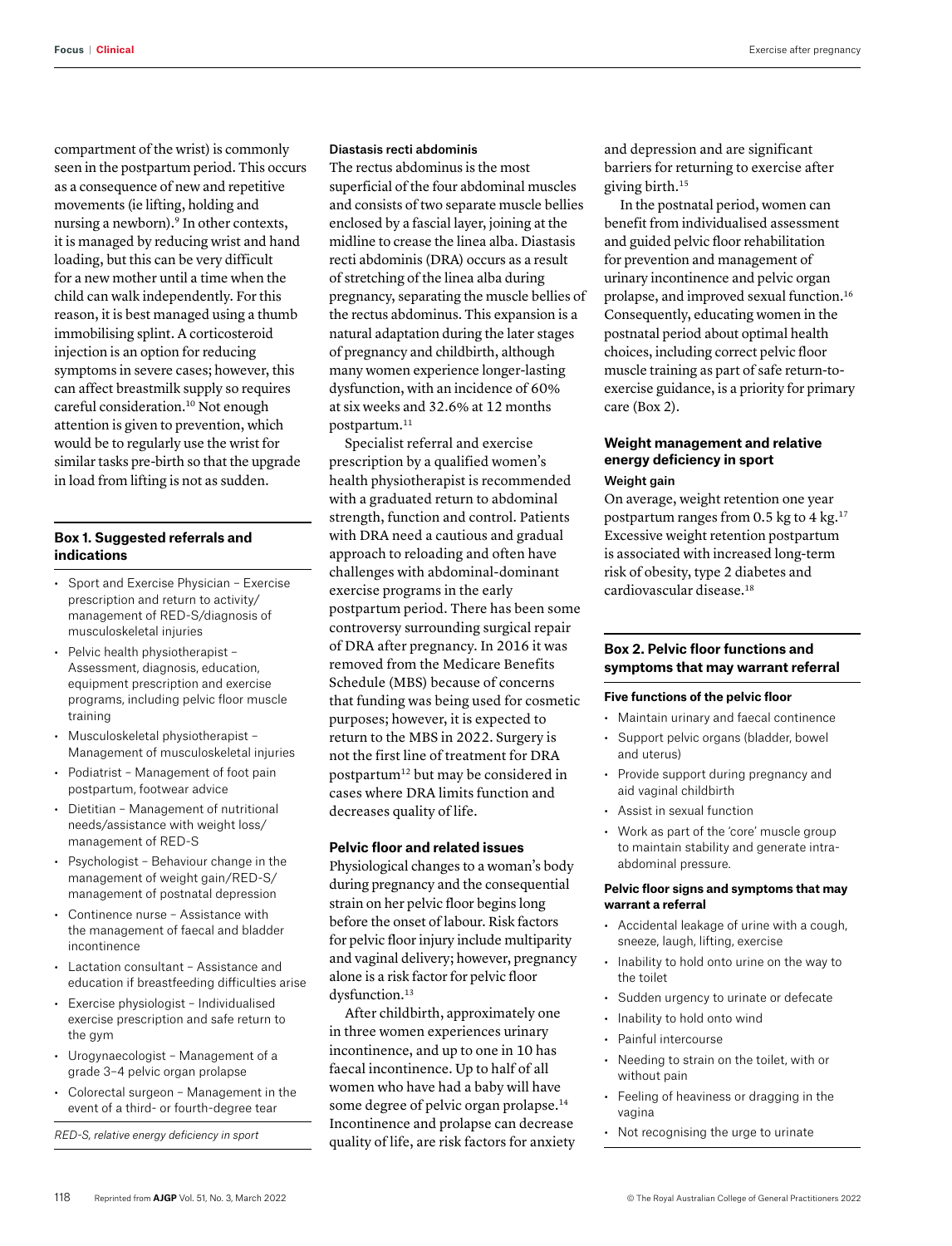Increased energy intake and nutritional choices, together with a decrease in exercise levels (energy expenditure), is the main contributing factor to weight gain. A perceived lack of time for meal preparation and exercise needs to be addressed holistically.

## **Relative energy deficiency in sport**

Relative energy deficiency in sport (RED-S) refers to a situation in which a person does not take in enough energy to fuel the demands of exercise and daily living. It can affect many aspects of physiological function including menstrual function, bone health and psychological health.19 The lifestyle of a new mother is often coupled with sleep deprivation, change in nutritional habits, lack of routine and increased nutritional demands of breastfeeding (estimated to be approximately 600 kcal/day), predisposing to RED-S and the sequelae. It is important to ask about these on history and consider bone stress injuries in the new mother who presents with musculoskeletal pain on returning to exercise.

## **Mental health: Postnatal depression**

Postnatal depression (PND), defined as depression occurring within 12 months after giving birth, is experienced by approximately 20% of women.<sup>20</sup> However, up to 50% of women experience high levels of depressive symptoms without a formal diagnosis of PND. Exercise is a well-recognised treatment modality for depressive symptoms; in certain instances, it is as effective as pharmacological treatments.21 It has been shown to improve emotional wellbeing and reduce symptoms of anxiety and depression in the postpartum period.3

## **Exercise prescription postpartum**

A return-to-exercise program postpartum needs the same level of consideration, graduation and rehabilitation that is required after ligament, tendon, muscle or bone injury. GPs are increasingly prescribing exercise, although the skills to do so have not traditionally been part of medical school teaching and training.22 Tissue recovery can take

4–6 months postpartum, well beyond the traditional six-week postpartum review. Caution needs to be taken to ensure an individualised and gradual returnto-exercise program (Figure 1) with consideration given to medical history, exercise history and complications during pregnancy and birth.

Almost one-third of Australian mothers give birth via Caesarean section.23 Mothers who have birthed their babies via Caesarean section or operative vaginal delivery (episiotomy, use of forceps, potentially vacuum) will have slightly

longer recovery timeframes, compared with those with uncomplicated vaginal deliveries.24 Consequently, this will affect their return-to-exercise plan, and a healthcare professional should be consulted before returning to any form of exercise before six weeks postpartum. During the first week following a Caesarean section, activities in the home (or hospital stay) should be limited to personal care and care for the baby only. By the third week, home activities may be resumed, and specific care of the incision site should be taken, including limiting stretching, until



**Figure 1.** Return to exercise post pregnancy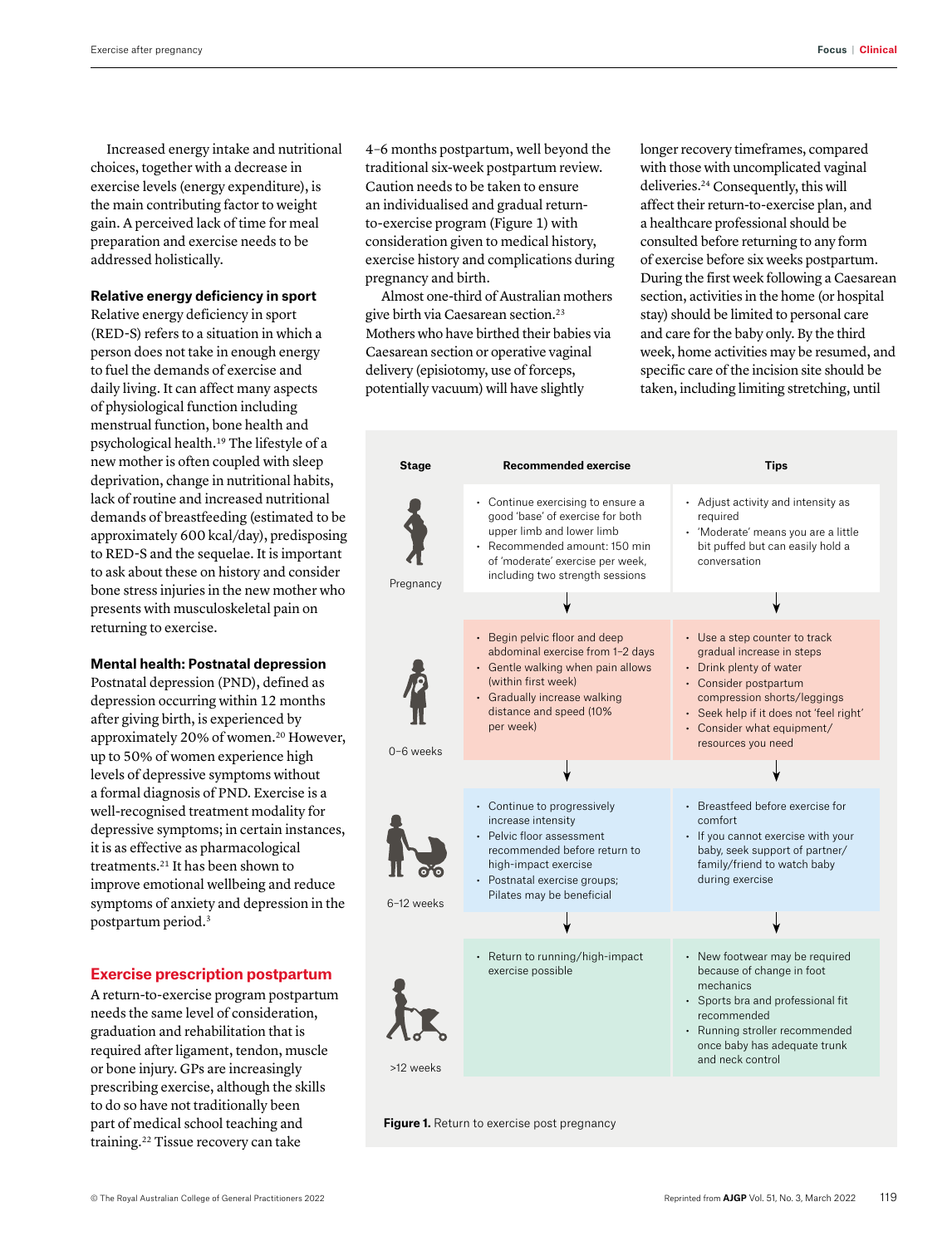the wound is healed, which is expected at six weeks postpartum.<sup>25</sup> Gentle exercise, such as deep breathing and walking, can actually be effective in reducing pain following Caesarean section.<sup>26</sup>

Exercise prescription during pregnancy is strongly recommended and requires consultation with the patient's GP or obstetrician to ensure safety for the mother and fetus. Women who remain active during pregnancy are more easily able to incorporate an exercise routine postpartum.

## **Case studies**

#### CASE 1

A female patient aged 29 years presented to her GP asking for advice about a return to running after an uncomplicated vaginal delivery from her first pregnancy. Prior to her pregnancy, she was competing in 5 km parkrun events and training towards a marathon. She was able to keep running until the start of the third trimester. Her pre-pregnancy weight was 56 kg, and her weight was 74 kg immediately after birth. Her main question was when it was 'safe' to start running. Her GP advised that guidelines suggest three months, although it depends on pelvic floor status. Amateur athletes tend to return to exercise less quickly than those at the elite level.27 The key is to start gentle walking a few days after hospital discharge and to gradually increase the amount and intensity of walking. She was advised that trying to 'bridge' from walking to running is safest (ie progressing from challenging walking, including hills and at a brisk pace, to very easy running), which she managed to do at week 10 after giving birth. She was advised not to be competitive in her running for at least 4–5 months. At six months postpartum, the patient was able to finish a 5 km parkrun event in 24 minutes. Her weight was 59 kg, and she was thrilled to be able to enter an event.

#### CASE 2

A female patient aged 34 years presented to her GP wanting advice about whether

she needed to start exercising after giving birth by Caesarean section. The patient was, in her own words, 'not a great exerciser prior to pregnancy'. Her pre-pregnancy weight was 68 kg. She weighed 94 kg after giving birth, and she developed gestational diabetes during the pregnancy. She was advised that regular light-to-moderate exercise was vital for general health and that postpartum was as good a time as any to make this lifestyle modification. However, without a pre-existing base of regular exercise and when weighing more than normal, the advice was to progress very slowly. Most importantly, each month she needed to be slightly more active than the last. Initially just planning a regular walking regimen while using the stroller was considered sufficient, aiming for 3000–4000 steps per day, starting from a fortnight after returning home. After two months, this had increased to 6000 steps, and the patient added a 'mums and bubs' Pilates class twice per week, which she enjoyed. Her weight dropped to 79 kg, and she was encouraged to keep working on regular exercise to try to get back to pre-pregnancy weight, if possible, 6–8 months after birth.

## **Conclusion**

Pelvic issues are a key consideration for women returning to exercise postpartum. This is particularly the case after Caesarean delivery or assisted vaginal delivery (eg forceps) where there is significant abdominal and/or pelvic trauma.

Development of musculoskeletal injuries is a significant risk in both lower and upper limbs. In the upper limb, wrist injuries are the most common, such as De Quervain's tenosynovitis associated with extra loading due to changing, bathing and nursing. Ideally this would be prevented with some light but regular wrist strengthening and range-of-motion exercises in the antenatal period. Lower limb injuries, such as plantar heel pain, can occur because of a sudden increase in walking on return to exercise and with weight gain as an additional risk factor.

Weight loss (in a steady amount over months) is an additional challenge postpartum, as are the issues of support networks, which can assist with or hinder adequate return to exercise.

## **Key points**

- **•** An early return to exercise is safe and should be encouraged in the postpartum period.
- **•** Pelvic floor exercise can be initiated in the immediate postpartum period.
- **•** Consider nutritional screening and energy availability with breastfeeding.
- **•** The body goes through many physical and hormonal changes during exercise; it is important to be patient, as it will take time to return to pre-pregnancy exercise levels.

## **Resources**

- **•** ePARmed-X+ (a screening tool for returning to exercise postpartum), [https://eparmedx.com](https://eparmedx.com/)
- **•** Australian Pelvic Floor Questionnaire (a screening tool for various pelvic concerns including incontinence and prolapse), [www.ics.org/Abstracts/](http://www.ics.org/Abstracts/Publish/326/000292.pdf) [Publish/326/000292.pdf](http://www.ics.org/Abstracts/Publish/326/000292.pdf)

## **Authors**

Philippa Inge MBBS, FACSEP, Sport and Exercise Physician, Victorian Institute of Sport, Melbourne, Vic Jessica J Orchard PhD, MPH, BEc/LLB(Hons), FESC, Heart Foundation Postdoctoral Research Fellow, Agnes Ginges Centre for Molecular Cardiology, Centenary Institute, University of Sydney; Charles Perkins Centre, University of Sydney, Sydney, NSW

Rosie Purdue BPhysiotherapy, GradCert Sports Medicine, GradCert Pelvic Floor & Continence, MAPA, Director, Hatched House, Melbourne, Vic John W Orchard MBBS, MD, PhD, FACSEP, Adjunct Professor and Sport and Exercise Physician, Faculty of Medicine and Health, University of Sydney, Sydney, NSW

#### Competing interests: None.

Funding: JJO is supported by a Postdoctoral Fellowship (Award Reference No. 104809) from the National Heart Foundation of Australia. Provenance and peer review: Commissioned,

externally peer reviewed.

#### Correspondence to:

john.orchard@sydney.edu.au

## **References**

Malcolm D. Sport, medicine and health. The medicalization of Sport? New York, NY: Routledge, 2017.